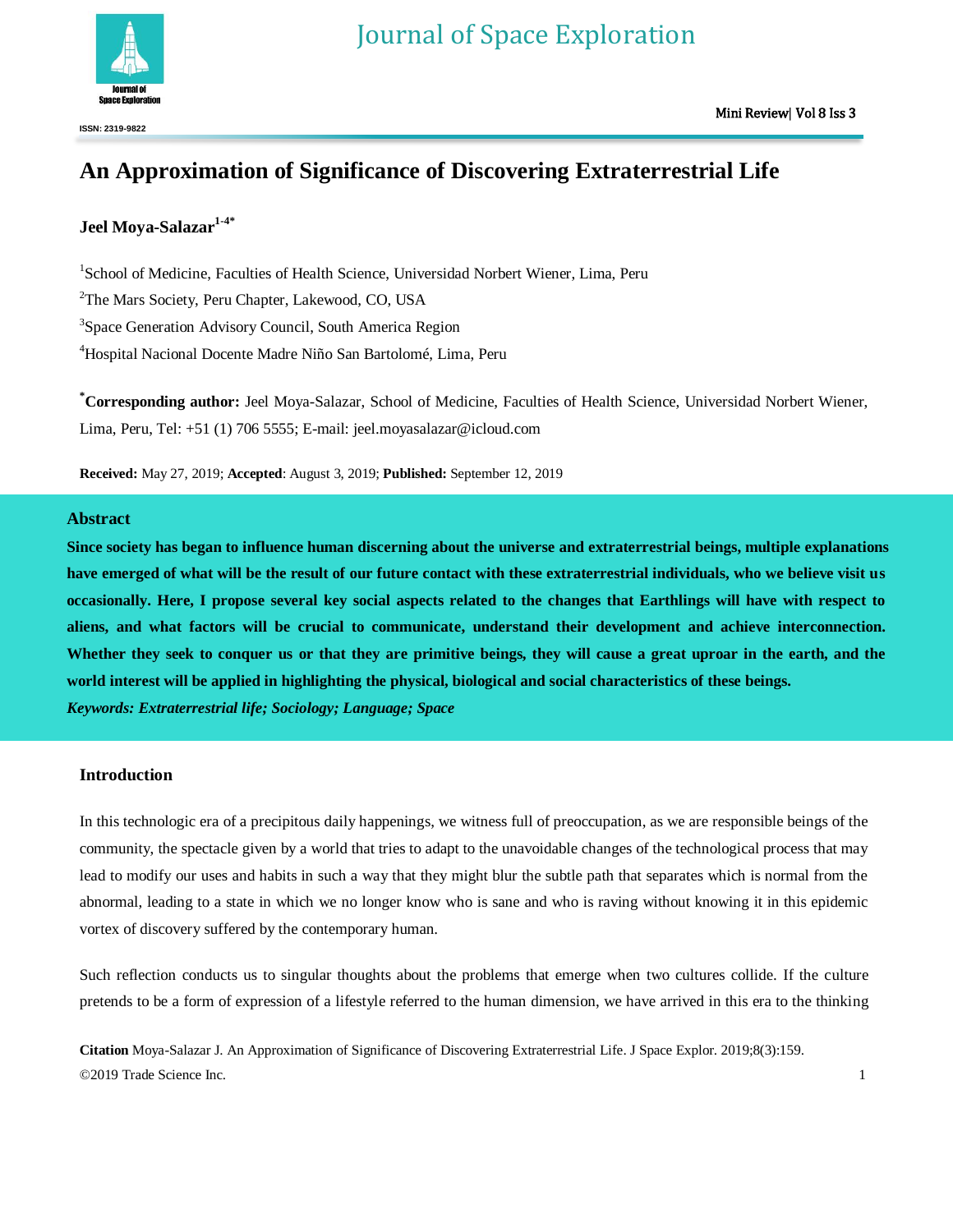and conflict that could happen among thinking humans: about the existence of life in other worlds, their progress and civilization, its dehumanized character and their eminent future contact with us that frighten us due to its fatalism and which makes evident the essence of the human lifestyle that does not want to stop being. This conflict as the atomic war, can destroy what is valid and important in the civilization, understood as the ulterior life form, due to its moral and technical values, if as for an exaggerated preeminence of these beings were to disappear the ethical funding that under any circumstance should rule the conduct of every man and woman.

But, is it that such ethical foundation can be modified to adapt to the changing biological and social conditions? It seems that certain moral precept, as light, have a permanent validity in time and space. The notion of truth is created through nature, in the respect for life it affirms the continuity of the species and the most beautiful conquer of civilization. The right to justice, to freedom, and the capacity of humans to perform themselves as such, must constitute privileges to the human lineage to which we cannot and must not renounce, whichever are the advances of sciences and the conquer of the universe.

## **Literature Review**

The ambition of human beings and the impressive development of the universal talent will take them in medium term to the stars, to the conquest of new worlds and dimensions. It is in good time that this conquer of the space and the skies will occur, but as happened with the conquer of the moon, which emotionally compromised almost every single human, the practical projections of this conquest on space exploration have not permitted us to comprehend and to reason validly about the possible existence of extraterrestrial life and the social and emotional interrelation that will be caused by its discovery. Based on the ethical principles that rule our existence, I believe and hope that they will be respected once we succeed in establishing a relationship with living being beyond Earth; that these principles will never shatter when confronted to their culture, or their technologic development, even in the lowest evolutionary scale.

Here, I explain and discuss two important components about the social organization of extraterrestrials and language as a key component for the understanding of these individuals.

### **Society of extraterrestrial organisms**

Assuming that this discovery will not be, as it has happened most of the times, a conquest as the discovery of America by Colon (with a subsequent ideological, cultural and social looting of the discovered civilizations with excuses such as the human progress), considering the complexity of extraterrestrial societies, that might be reduced, or might have a large group of inhabitants. In the first case, this organization will comprehend a reduced territory, an individual language, a cycle of activities and, a social and cultural, structure with a refinement degree worthy of a great civilization. Perhaps, they will not be considered as primitive civilizations, but they will surely have a minimal contact with the outside world [1].

Nevertheless, the differences will be as important as similarities. In a highly constituted population, the complexity of their organization would be linked to the degree of global development of their inhabitants. This will be probably manifested as a system of well-defined social classes that will fall upon the most insignificant aspects of their inhabitants. In both cases, what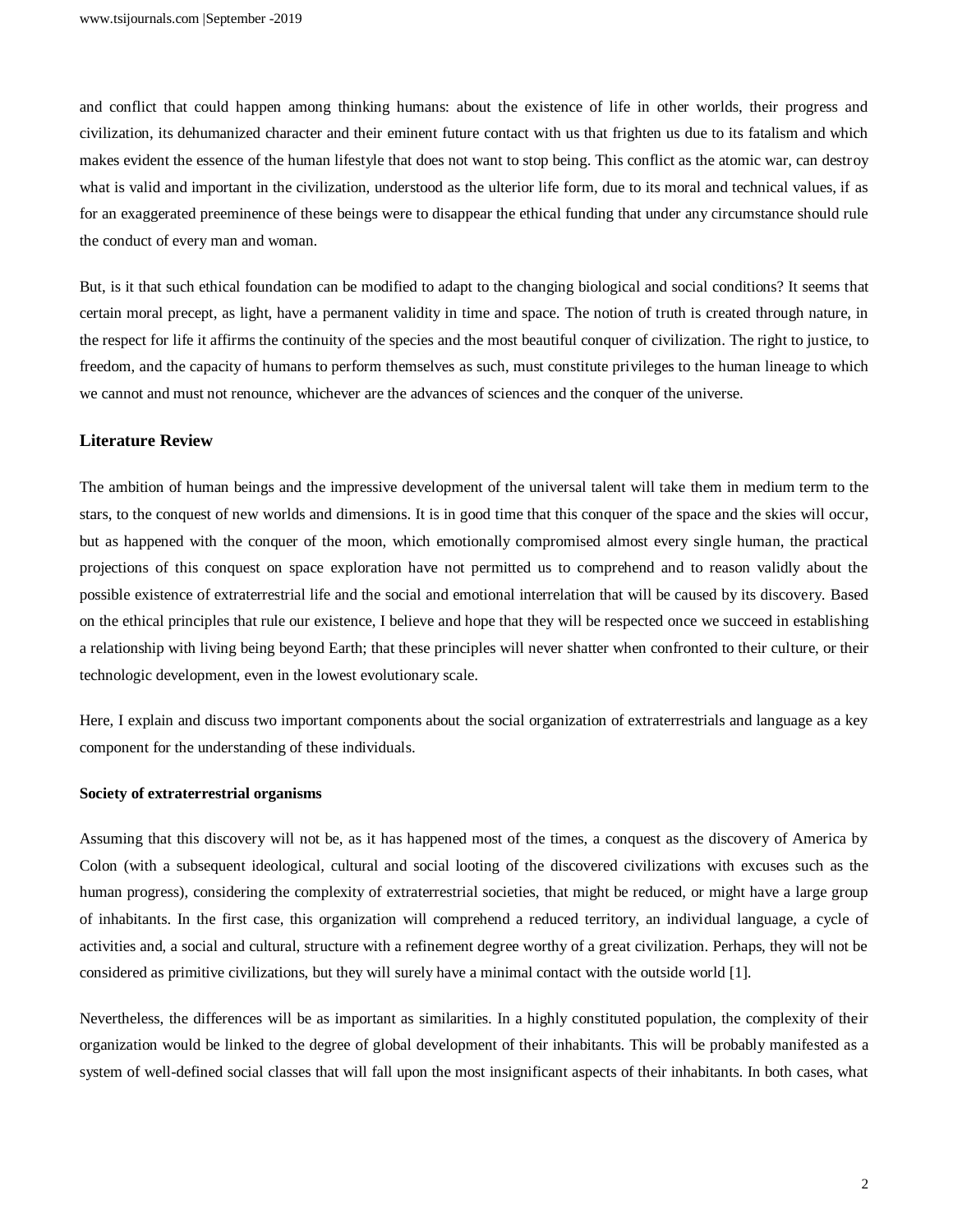will have caught the unborn attention of the earth colonists will be to discover and analyze the ties and relations among the different individuals [2].

It is important to emphasize that we permanently imagine, either because of the image that Hollywood has ratified in our conscience, to extraterrestrial societies as complex organizations that can travel through space (better than the most advanced terrestrial technology can offer now-a-days), and visit planets seeking to interrelate occasionally with the inhabitants of surrounding planets (to those who study and monitor, for, as Hawkings supported, violent conquest later). For these social organizations to work and merge their interests, as we understand it in the western world, they must have established and constituted an extraterrestrial society.

Explaining this context by defining society as the "group of people who live in a space and interrelate" will not allow us to broaden our understanding of extraterrestrial societies, as we explained above related their complexity. To understand it in the informational context we must refer that all that the earthlings possess is social information [3]. Scilicet, everything that is found on earth to which the human being has given some characteristic (a carved stone, a marble sculpture, a gold crown) is information. Only human beings (*Homo sapiens*) can alter our environment and attribute information to things. Since everything is information, it also constitutes a living system and is the last kind of social information according to the Informational Sociobiological Theory. This information has become more complex and in the last 30 thousand years, the human being has founded a new level of information, of the five that exist, this level is society. Therefore, society is a living system that surrounds people and that is cumulative as life and history progresses. Society is social information [4].

This society allows the development of consciousness in human beings, that is, the accumulation of social information throughout their lives based on their personal and interpersonal experiences. When the person is engaged in raising his consciousness and making it real (such as carving a stone in the form of *Tyrannosaurus Rex*) and transforming a thing into a unique living system that can exist outside of individual living systems, each time this transition is made it is generates social information, which is society, and that on earth exists from the settlement of *Homo sapiens* and the foundation of History.

The extraterrestrial individuals that who have, then that ability to be able to "create" social information, will be creating your society. This society will be cumulative (from the moment that extraterrestrial individuals have begun to create social information) and will therefore incorporate the entire history of these extraterrestrials during their time in life. This society will be cumulative (from the moment that extraterrestrial individuals have begun to create social information) and will therefore incorporate the entire history of these extraterrestrials during their time in life. In this way, extraterrestrial societies will allow us to infer that they are consciousness (perhaps with other higher and lower psychic processes, or other more complex organizations) but that it allows them to share in vice versa with society the information of their interior (of their conscience, somewhere in your body) with the outside (society).

As the millennium goals and currently the sustainable development objectives have been pointed out, there is a social stratification and inequality in all countries and contexts. For societies [5] to merge this inequality must show mainly differences between social groups. Our current society coexists in an immoral/moral ambiguity [6] and this allows us not to adequately consider others (others are those who do not have what the majority holds in a socio-historical environment). The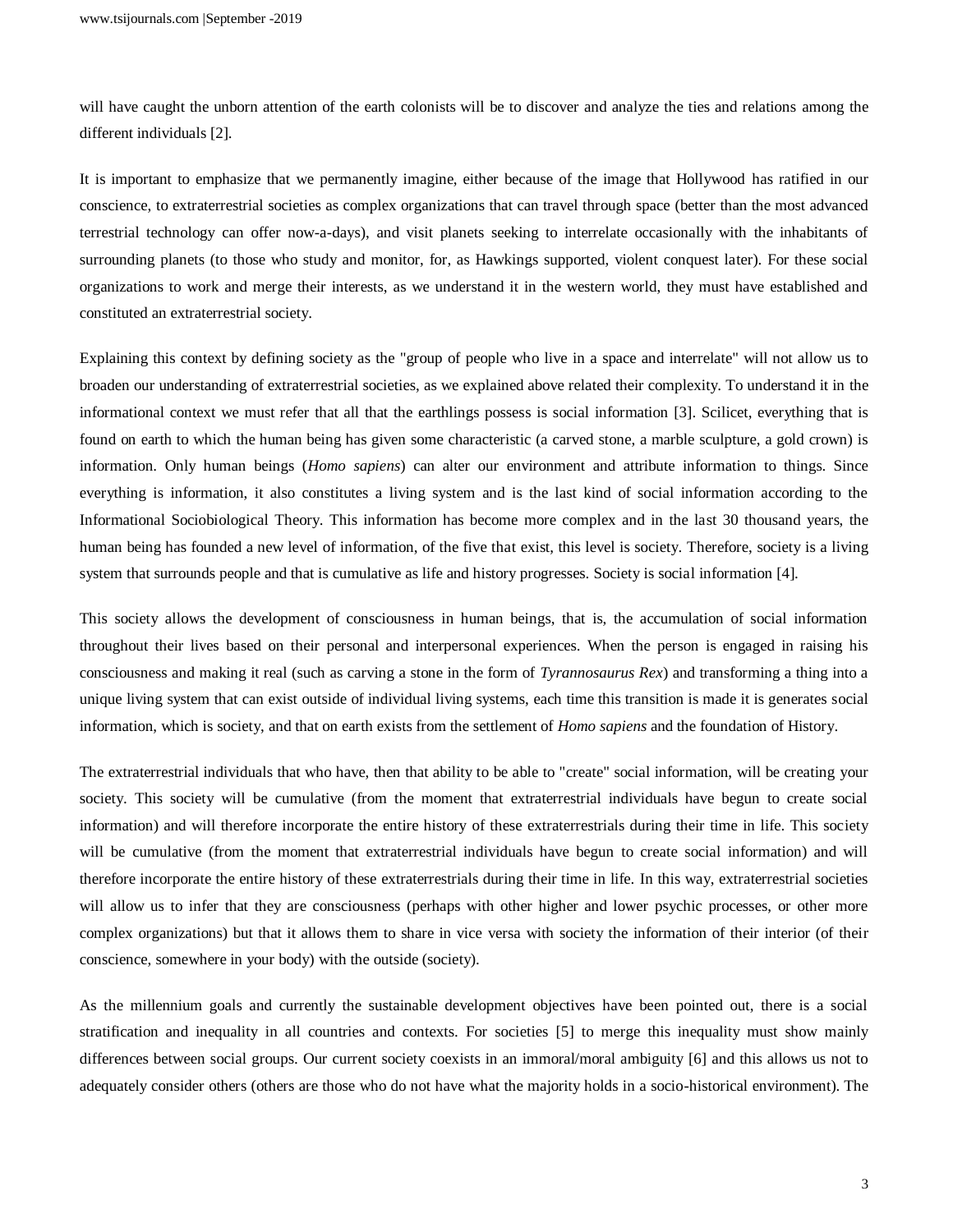current migrations, and throughout history, have caused the hosts to maintain attitudes against immigrants, discriminating their cultural expressions and their notorious differences. This immoral/moral society exerts an incorrect response against the "strange" and could imply a dislike towards the extraterrestrial in levels probably immeasurable (since these extraterrestrial individuals do not represent their own, the terrestrial, the human beings, not even the terrestrial own but with dissimilarities, the *sapiens* of the *Homos*). Failing to consider these individuals as part of the social environment in which we evolved, future societies that will have the possibility of interacting with extraterrestrial beings (if they have not yet done so) will face this moral conflict, which transcends many times in daily life, and which could create conflicts in many levels of interaction.

Although we explain our position above, this is based on the encounter with extraterrestrial species developed and complexed at different levels. But different is the position to explain if we find very simple (primitive) life forms. The classification of life according to Whittaker is based on four criteria: the type of organization, the cell type, the type of nutrition, and reproduction. These societies that belong to the simplest, unitary and basic living systems that do not have a consciousness that allows them to produce social information and therefore a history (a society) as we mentioned before, will not have a higher psychic development, because they have not yet created their society [7]. The interest to discover these forms of life lies in their biological or physiological impact under conditions alien to the terrestrial. I believe, as life is based in the universes, that these organisms (which will surely be microscopic, or macroscopic but petite) will be similar to several primitive life species, such as the archaea or organized molecules with life functions such as viruses. Viruses, for example, are a doubt in biology; the doubt lies in whether they are living beings or not. Recently they have been defined as "unitary sets of instructions lacking their own life" which describes several aspects that have been little considered and widely discussed during the last decades. Understanding these simple life forms (as well as the perennial discussion with viruses) will take us a lot of time and the worldwide interest will be focused on knowing their characteristics and risk of incorporating it into our ecosphere [8].

#### **Language and code aspects**

Subsequent to this discovery will be the relationship of humans with these extraterrestrial inhabitants in the same field. This relationship could occur in the form of succession, symbiosis, or as domination; whichever of these relation will depend on the contact language between both groups, both the written and spoken language (as well as the other forms of language), and the fundamental interconnection. The codes that will be used will establish in great measure the social scale, and due to its own nature, the success or failure of this universal conquest.

I want to influence on the subject of language. First, language is a recent manifestation if the universe has ~15 billion years old, hominization ~7 million years, and humanization ~700 thousand years. When the Homos sapiens was established and created social information  $\sim$  30 thousand years) began to communicate through, first, words (with speech), and later through symbols (such as cave paintings, sculptures), and signs (writing). Each of these expressions manifests a code that reflects the interest of what the language issuer emits (what it takes out of its head, its brain, its conscience), encoded in graphic images that physically exist by themselves in a stone or other material not alive, or through words (with noises or speech), and later through the oral message.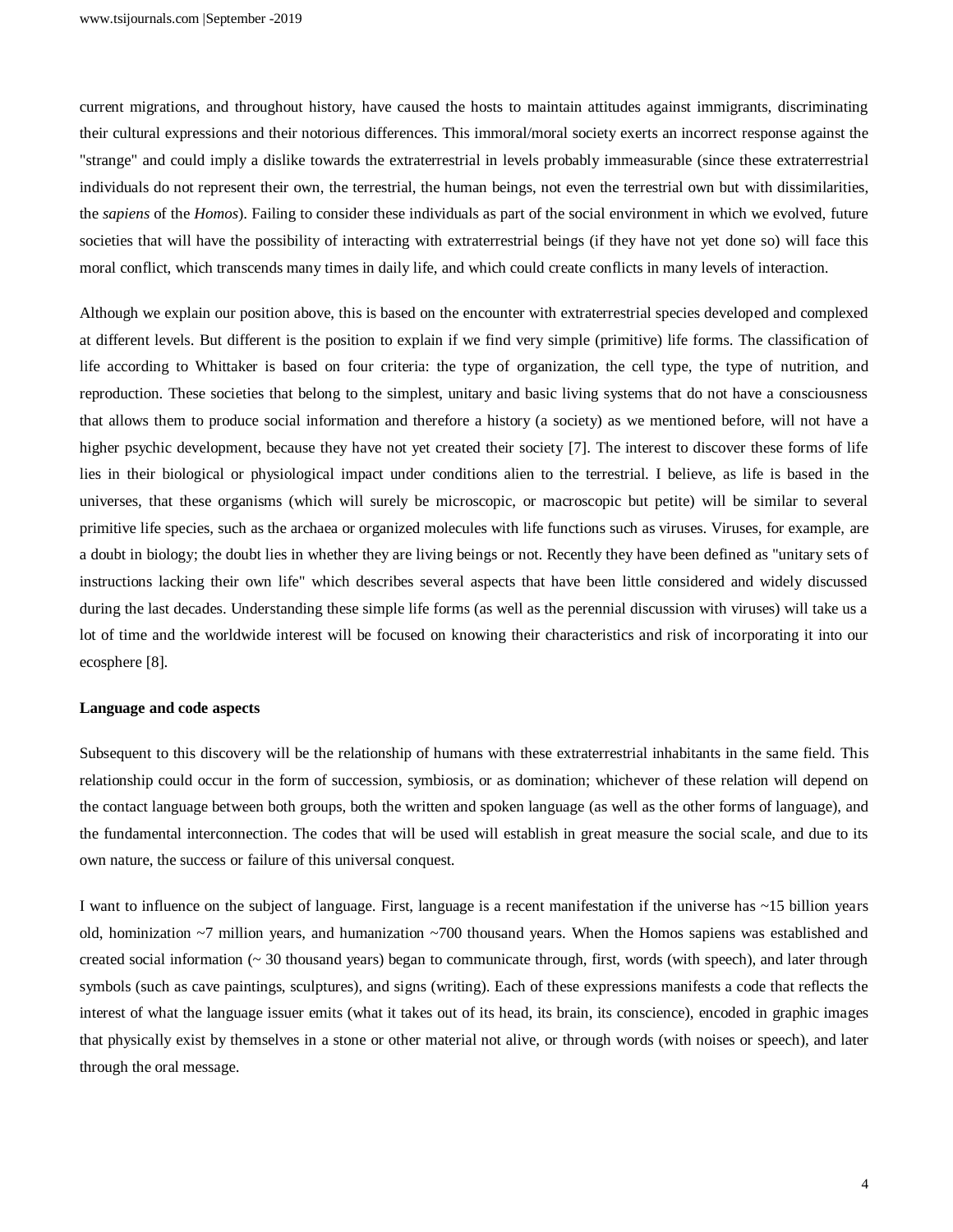Decoding these codes implies reading and interpreting them. When we talk about reading we do not only refer to the written textual language, our semiotic brain can decode more than words, it can understand figures (as at inception of the language in Lascaux Cave), formulas (mathematics, chemistry), graphs in motion (cinema, comics), among others, and therefore allow the person to read (because it is the person who reads). Language is the product of human activity, that is, it is not more than 30 thousand years old, and it is encoded outside of people (codified in papers, stones, looms, etc.) [9]. When one reads, not only participate the language areas (areas of Broca Area, Wernicke, Luria, Dehaene etc.) but also the entire brain (transcortical holocerebral activity). Well defined these concepts of language, we consider that when extraterrestrial life is discovered the world efforts will focus on deciphering the language of these individuals (only if these individuals have that ability to communicate even being simple organisms). According to the contemporary positions that have been posed on language in the last century, we can explain this vital characteristic in human beings from several arguments.

First, from the explanation of Orwell [10], I will say that the lexical content that is inappropriate for human beings that extraterrestrial individuals will use (if they have not already used it) will not allow us to understand them. This variation of language will be a result of the determining role of culture (history, or cultural development as social information that extraterrestrials have founded) if we place culture first on language. It is different if we understand these possible situations from the outlook of Sapir-Whorf, based on that language determines our behavior [11]. In a future communication experience between extraterrestrials and humans various linguistic factors will play an key role [12], i.e., as the same word can denote different meanings in the para-verbal context and influence the social balance (as the Greeks without the blue word, and the Eskimos with fifty different ways of saying white) [13,14]. Following either of these two distant positions, we will be understood that these linguistic tools, founded a priori by culture or generating cognitive learning benefits, will manifest the evolutionary development of extraterrestrial societies, the construction of their social limitations and generate a desperate search for explanation in our social languages to understand the interest they may have (if they re-discover us) or if we manage to discover them on their planets.

### **Discussion and Conclusion**

On Earth, this discovery will cause great social changes, that in some way will influence the social wellness and will generate an immeasurable interest for what has been discovered, fear for dehumanization, and a constant change in the scale of values. As technology develops, this discovery will be, as it is happening, unavoidable. I hope that this spatial adventure and this milestone will not cause retrogression in our ability to properly interpret the human being existing in every cultural, social, scientific and spiritual expression. Hopefully, in this conquest of the universe and other worlds, nature will not be domesticated, being that as we are the only terrestrial thinking beings of a superior level being able to modify our environment according to our necessities, hopefully we will not conquer the universe nature to an extent in which we end up killing it, as it has been happening with our pale blue dot. This is why I have faith in the present and hope in our future.

#### **References**

1. Firth R. We the Tikopia: A sociological study of kinship in primitive Polynesia. Londres: George Routledge and Sons Ltd. 1938.